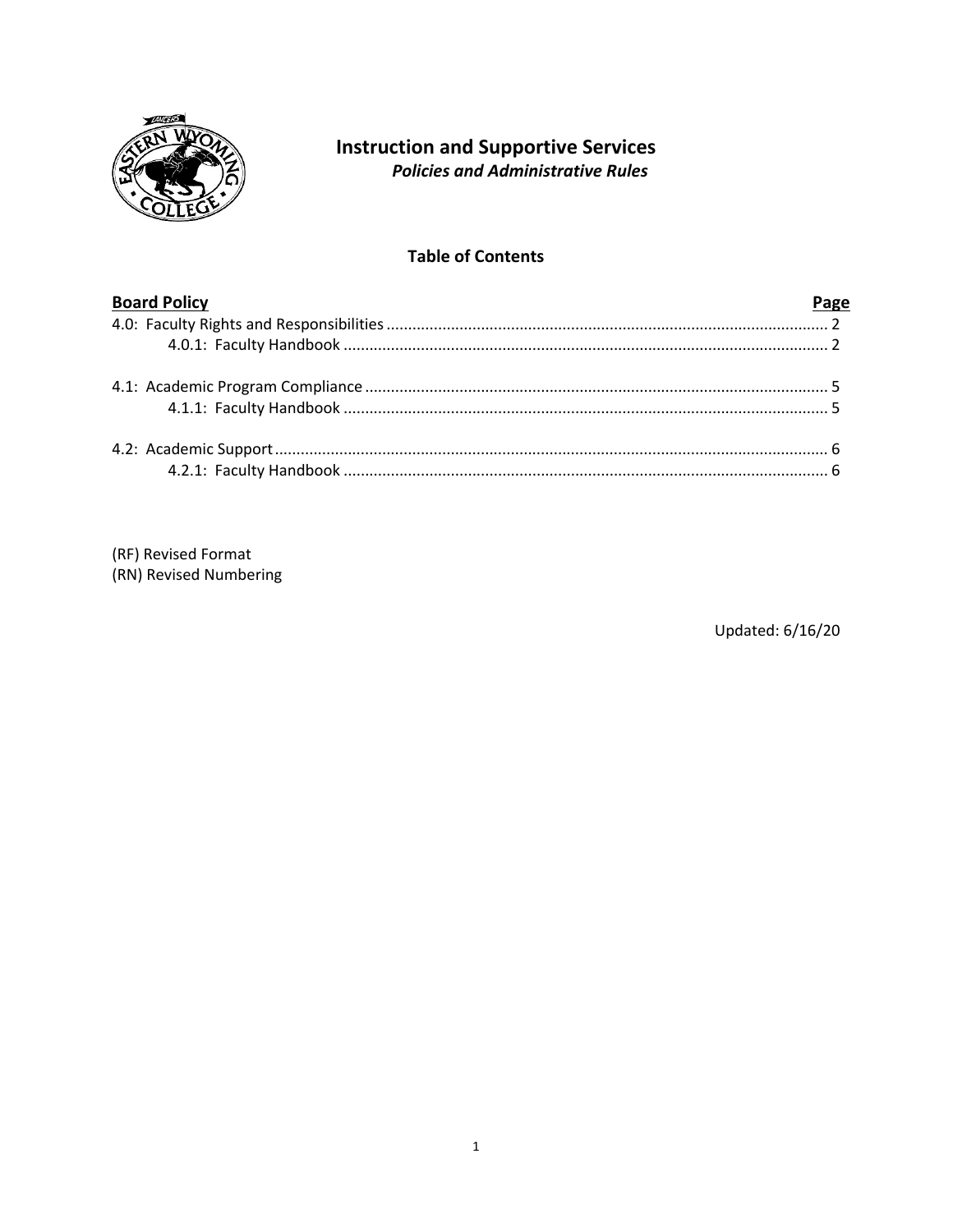# **Board Policy 4.0: FACULTY RIGHTS AND RESPONSIBILITIES**

*Adopted 5/8/01 Revised 11/8/05, 7/8/14, 3/10/20*

The Board of Trustees requires that the president/administration provide leadership, guidance and support to the instructional areas of the College. EWC supports the concepts of academic freedom and intellectual freedom in higher education. Faculty members will provide appropriate learning opportunities for students related to discipline and course content. Faculty responsibilities focus on facilitating student learning and supporting the mission, vision, goals and objectives of the college. A Faculty Handbook will be reviewed each year and made available, in print or online, to all people employed or assigned to perform instruction.

### **Administrative Rule 4.0.1: FACULTY HANDBOOK**

*Adopted 5/8/01 Revised 11/8/05(RF), 7/8/14*

The Faculty Handbook will be updated annually and will include processes and guidelines for the following items relating to Faculty Rights and Responsibilities:

- **Terms of Employment** 
	- Faculty Job Description
	- Contract Information
	- Official Faculty Transcripts
	- Employment and Tax Forms
	- Compensation and Payment Schedule
	- Workload
	- Academic Advising
	- Curriculum Development
	- Committee Work
	- Strategic Planning
- **Benefits of Employment**
	- Tuition Waiver Policy
	- Professional Development
- **Administrative Hierarchy**
	- Division Chairpersons
- **Offices and Communications**
	- Buildings and Classroom Access
	- Campus Offices
	- Telephones
	- Mailroom
	- Electronic Mail
	- Sending Packages
	- Photocopies
- **Academic Area Budgets**
- **Instructional Information**
- **New Faculty Mentoring**
- **Academic Freedom**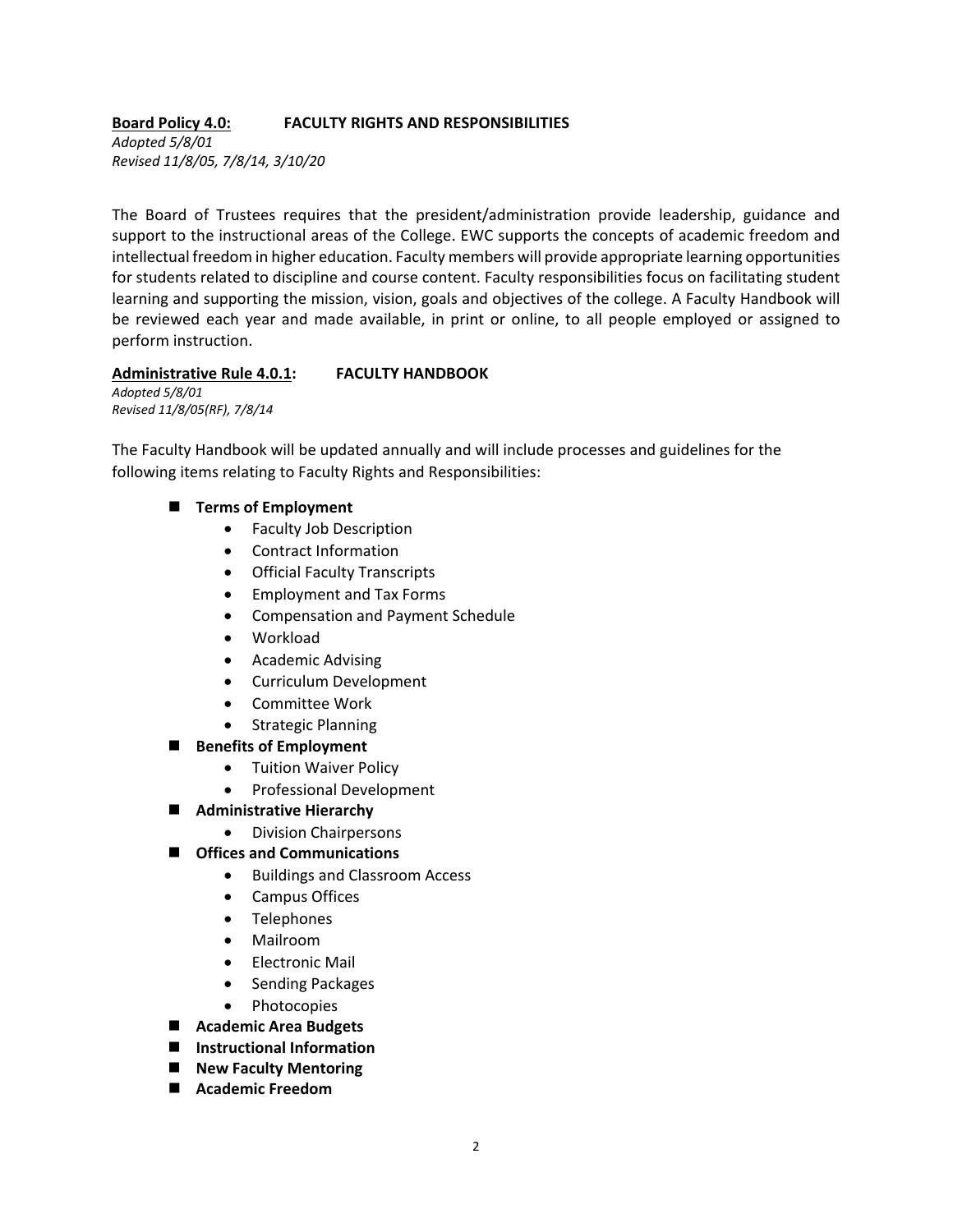- **ADA Accommodations**
- **Independent Study Classes**
- **Syllabus**
- **Textbooks**
- Teaching and Office Supplies
- **Chemical Waste and Disposal**
- **Office Hours**
- **First Day and Week of Class**
	- Initial Class Roster
	- Waitlists
	- Change of Registration
	- First Class Meeting

# **Class Meetings**

- Class Meeting Locations
- Class Start Time
- Class Breaks
- Class Rescheduling
- Special Class Meeting
- Field Trips
- Consultants and Guest Lecturers
- Intern/Externships
- Class Cancellation
- Class Cancellation Due to Weather, Disaster, or Emergency

# ■ **EWC Code of Conduct**

- Faculty Conduct
- Student Conduct

# **Classroom Culture**

- Student—Faculty Disputes
- Classroom Disruptions
- Procedures for Resolving Student Behavior Problems

# ■ Communication with Students

- Student Phone Numbers
- Student E-mail Addresses
- **Evaluation of Student Performance**
	- Student Identification
	- Plagiarism
	- Make-up Exams
	- Final Exams
	- Advisor Alerts
	- Academic Alert
- **Instructor Evaluation**
	- Instructor Portfolio
	- Course Evaluation
- **Midterm and Final Grade Reporting** 
	- Midterm Grade Reports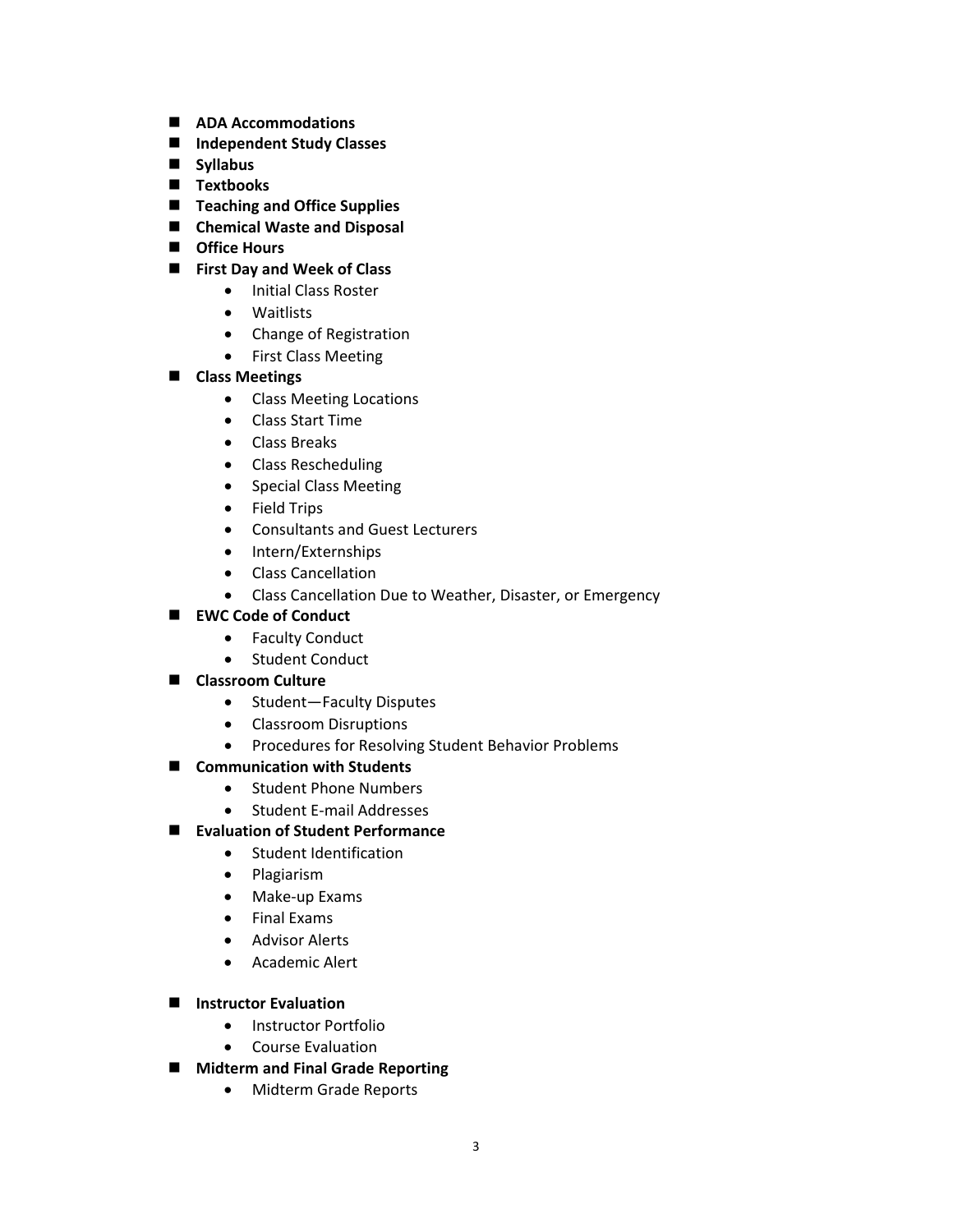- Final Grade Reports
- Special Grades
- $\blacksquare$  Student Confidentiality
	- Student Authorization to Release Information
- **E** Student Background Checks
- **Subject Animals for Veterinary Technology Labs**
	- Reporting Concerns Regarding Animal Treatment 'Whistleblower Statement'

## **Distance Learning**

- Distance Delivery Modes
- Learning Management System and Tools
- Distance Course Development
	- $\triangleright$  Process
	- $\triangleright$  Content
	- $\triangleright$  Internet and Web-based Class Materials
	- $\triangleright$  Required Class Materials for Online Classes
- Course Delivery Preparation and Refresh
- Course Administration, Delivery and Interaction
	- **►** Class Rosters
	- $\triangleright$  Tracking Student Access
	- ▶ Content Presentation
	- $\triangleright$  Instructor Interaction
	- $\triangleright$  Communication Paradigm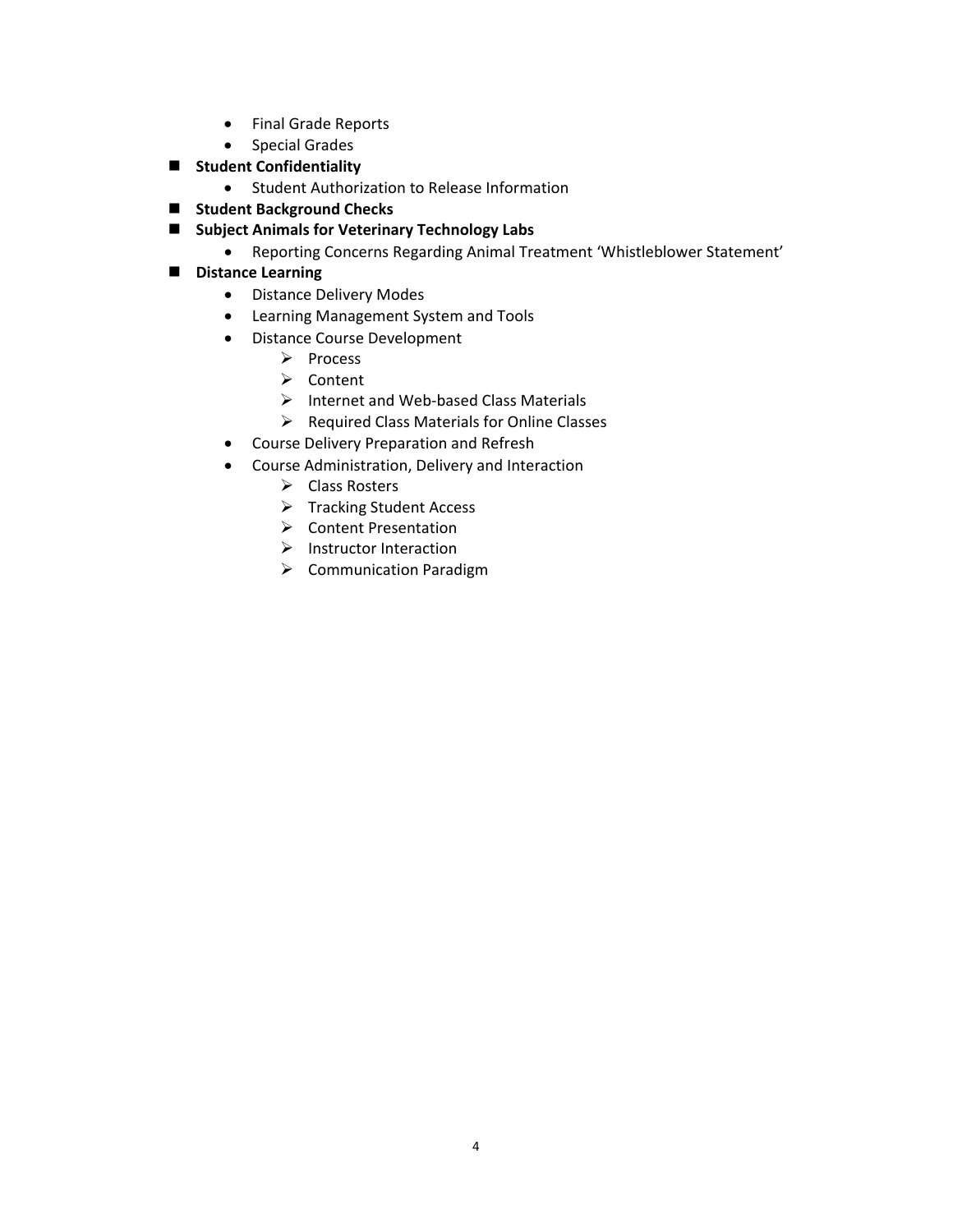### **Board Policy 4.1: ACADEMIC PROGRAM COMPLIANCE**

*Adopted 5/8/01 Revised 11/8/05, 7/8/14, 3/10/20*

The Board of Trustees oversees the administration of degree and certificate programs for the College. The Board of Trustees reviews, approves, and deletes programs. To fulfill the requirements of state and federal coordinating and accrediting agencies, the Board assures processes are in place for curriculum and program design and for reporting outcomes.

#### **Administrative Rule 4.1.1: FACULTY HANDBOOK**

*Adopted 5/8/01 Revised 11/8/05(RF), 7/8/14*

Faculty members are responsible for the following which are explained further in the Faculty Handbook.

#### **Outcomes Assessment**

- Annual Reporting
- Classroom Assessment Techniques (CATs)
- **Programs & Curriculum** 
	- Curriculum Changes
	- Program Reviews
	- Credit Hour Definition
	- Course Scheduling Guidelines